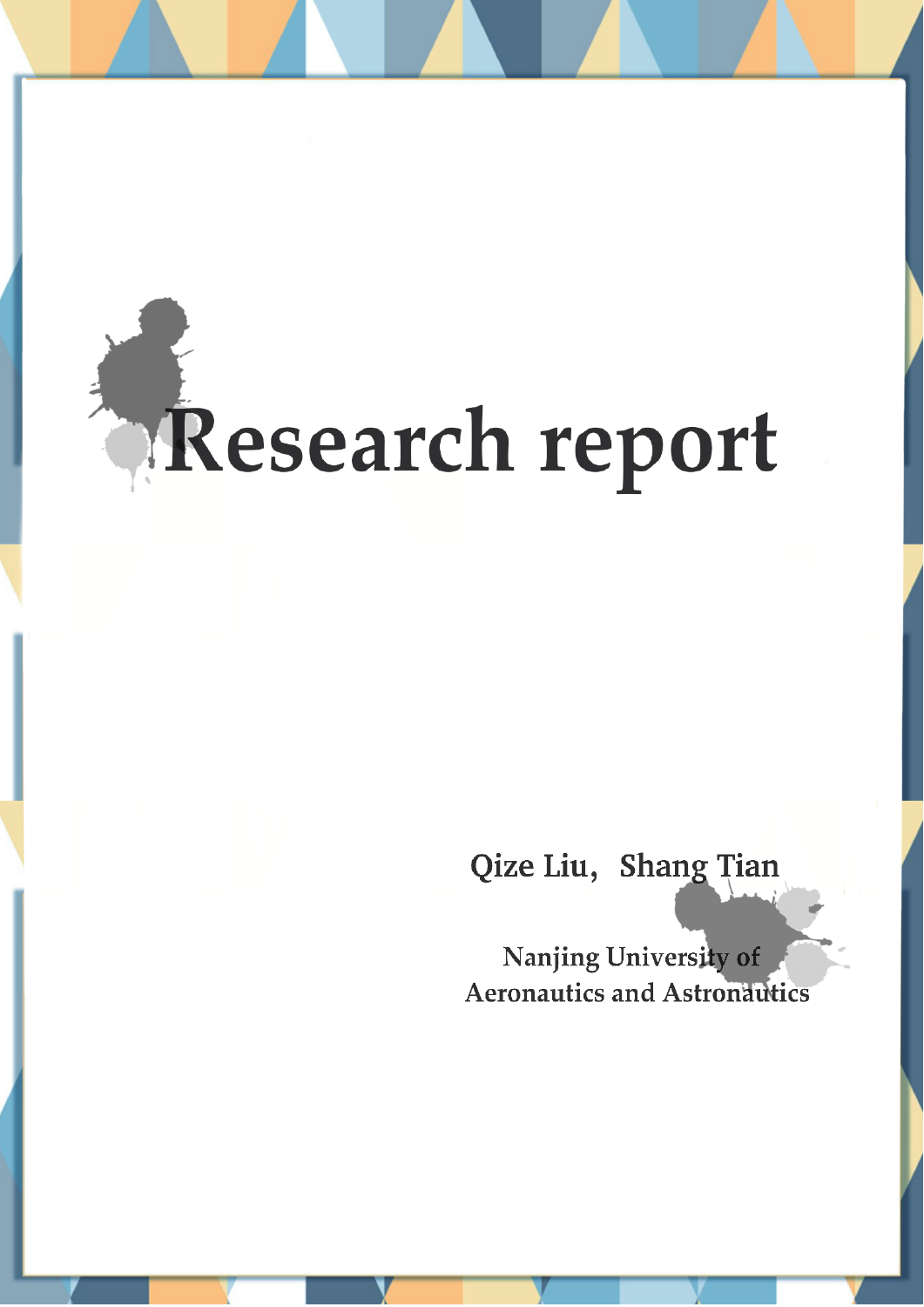### **Ⅰ Introdution**



**Fig.1** Distribution of NPPs in China(up to January 11, 2019)

The development of nuclear energy and technology is often accompanied by high public concern. With the steady progress of nuclear power construction in China, the development of nuclear technology application, the improvement of public awareness and the increasing attention to environmental safety issues, nuclear safety has attracted more and more public attention, and public acceptance has become an important factor affecting the development of nuclear power.Through questionnaires, this paper tries to analyze the current situation and characteristics of public attitudes towards nuclear energy and technology, so as to put forward suggestions for relevant government departments and nuclear power operators, in order to promote the correct understanding of nuclear safety and improve public acceptance of nuclear energy.

#### **Ⅱ Existing findings**

Before starting the questionnaire, we have consulted the literature about public attitudes to nuclear technology and nuclear energy.There are many papers about this topic, it's also the hot topic of debate in society.For example, China National Nuclear Corporation Jiangmen Longwan Nuclear Fuel Industrial Zone in Guangdong Province, preparations for the project went well but were eventually cancelled due to strong public opposition. Before putting into operation in 2007, a questionnaire survey was conducted in 27 villages and communities within 0-30 km of the Tianwan Nuclear Power Station in Jiangsu Province. The results show that public worries about nuclear energy and its impact are widespread. When there are alternative sources of energy, most people choose other sources of energy rather than nuclear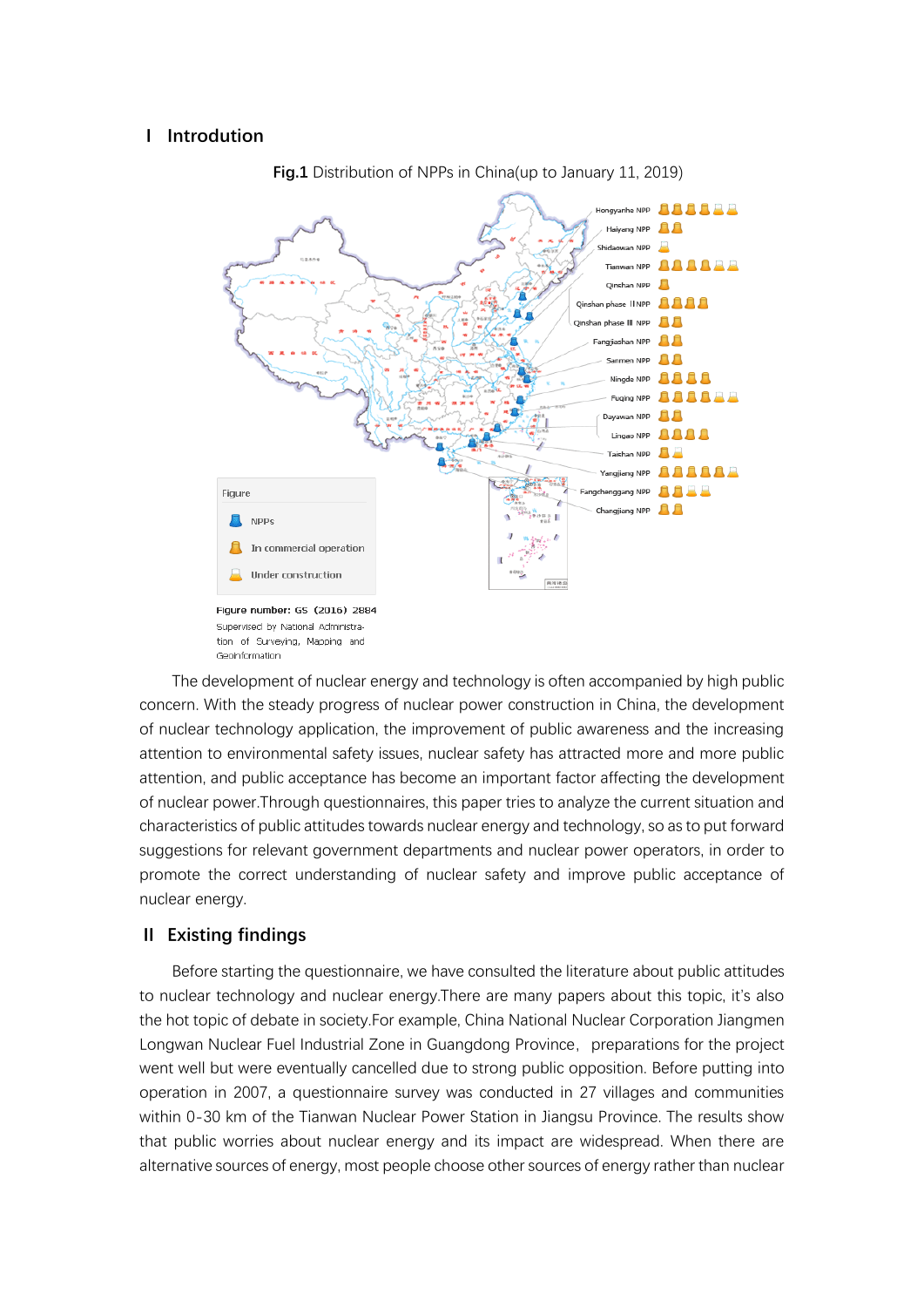power. In June 2010, Hong Kong and some mainland media reported the Daya Bay nuclear power plant fuel element crack (slight damage) incident. Because of misunderstanding or inadequate information, the report was false and there was some exaggeration. Afterwards, Southern Weekend jointly conducted a survey on "public attitudes towards nuclear power" by Tencent. A total of 50 672 votes were received.

In this survey,more than half of the people who have doubts about the development of nuclear power are strongly opposed to nuclear power at home. Most of the people are most worried about the occurrence of nuclear accidents. More than half of the people think that the propaganda of the government is not credible enough and that public participation has not played an effective role.

## **III Our findings**

Based on the above questionnaire, we also run our own public survey. Considering the urgency of investigation time,and expanding the scope of investigation as far as possible,we posted questionnaires on the Internet. The questions and results we investigated are shown in the table below.

| <b>Table</b> This investigation results or the public attitudes to hudical power and technology<br>Questions and options | Percentage/% |
|--------------------------------------------------------------------------------------------------------------------------|--------------|
| What is your current age?                                                                                                |              |
| 1-18 years old                                                                                                           | 3.41         |
| 18-25 years old                                                                                                          | 80.68        |
| 25-40 years old                                                                                                          | 10.23        |
| 40-60 years old                                                                                                          | 5.68         |
| What is your occupation?                                                                                                 |              |
| government departments and institutions                                                                                  | 4.55         |
| enterprises                                                                                                              | 9.09         |
| scientific research and education                                                                                        | 5.68         |
| freelance                                                                                                                | 1.14         |
| students                                                                                                                 | 78.41        |
| others                                                                                                                   | 1.14         |
| What is your gender?                                                                                                     |              |
| Male                                                                                                                     | 67.05        |
| Female                                                                                                                   | 32.95        |
| What is your educational level?                                                                                          |              |
| High school and below                                                                                                    | 3.41         |
| Undergraduate(including Associate degree)                                                                                | 79.55        |
| Master or above                                                                                                          | 17.05        |
| Besides nuclear weapons such as atomic bombs, do you have any                                                            |              |
| knowledge of nuclear science and technology?                                                                             |              |
| Know it well                                                                                                             | 17.05        |
| Know something about it                                                                                                  | 44.32        |
| Not really know                                                                                                          | 38.64        |

**Tab.1** The investigation results of the public attitudes to nuclear power and technology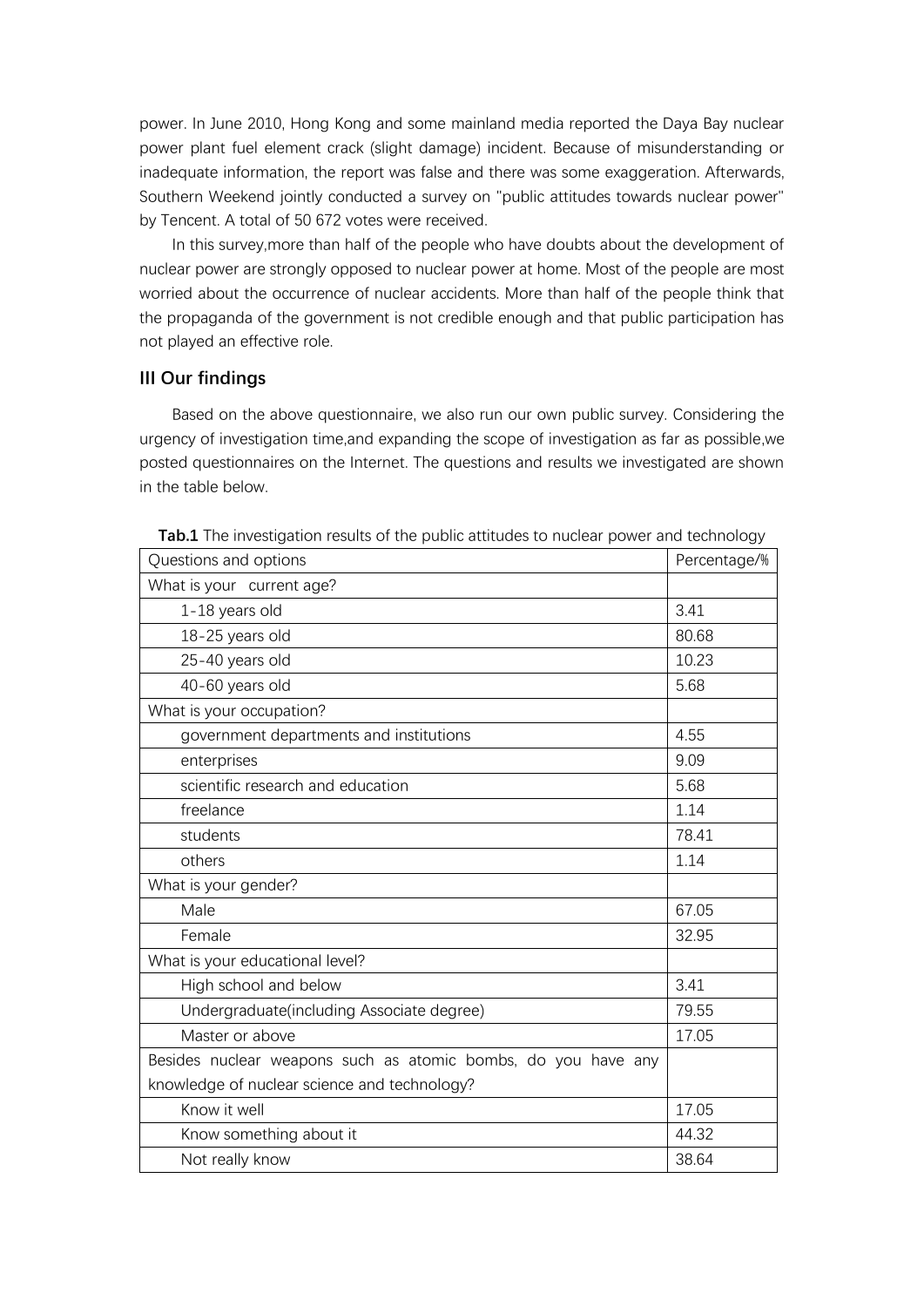| Do you know what a radiopharmaceutical is?                              |       |
|-------------------------------------------------------------------------|-------|
| Yes                                                                     | 29.55 |
| No                                                                      | 35.23 |
| Know something about it                                                 | 35.23 |
| Radiopharmaceuticals are radioactive drugs that can be used for         |       |
| diagnosis and therapy of diseases. Have you ever taken any              |       |
| radiopharmaceutical for medical diagnosis or treatment?                 |       |
| Yes                                                                     | 7.95  |
| <b>No</b>                                                               | 57.95 |
| Just heard of it.                                                       | 34.09 |
| Are radiopharmaceuticals produced in nuclear reactors or accelerators?  |       |
| nuclear reactors;                                                       | 15.91 |
| accelerators;                                                           | 18.18 |
| all                                                                     | 18.18 |
| none                                                                    | 18.18 |
| unclear                                                                 | 29.55 |
| Do you think radiopharmaceuticals are harmful?                          |       |
| Great hazards                                                           | 21.59 |
| minor hazards                                                           | 67.05 |
| harmless                                                                | 3.41  |
| unclear                                                                 | 7.95  |
| Overall, do you strongly favor, somewhat favor, somewhat oppose, or     |       |
| strongly oppose the use of nuclear energy as one of the ways to provide |       |
| electricity in your country?                                            |       |
| strongly favor,                                                         | 31.82 |
| somewhat favor,                                                         | 57.95 |
| somewhat oppose,                                                        | 7.95  |
| strongly oppose                                                         | 2.27  |
| What other nuclear-related applications have you learned about?         |       |
| X-ray/CT medical imaging                                                | 85.23 |
| Radiotherapy of tumors                                                  | 79.41 |
| Irradiation sterilization                                               | 53.41 |
| <b>Radiation Modification of Materials</b>                              | 28.41 |
| Space nuclear battery                                                   | 32.95 |
| C-14 dating Archaeology                                                 | 56.82 |
| Power generation in the nuclear plants                                  | 76.14 |
| X-ray nondestructive inspection                                         | 47.73 |
| radiopharmaceuticals                                                    | 51.14 |

Based on the analysis of the survey data, it can be concluded that the current public's understanding, attitude and behavior towards nuclear power and nuclear safety are generally positive.The respondents were mainly students aged from 18 to 25. Most of them have bachelor degree or above. The respondents were from Jiangsu, Jiangxi, Shandong, Shanxi,